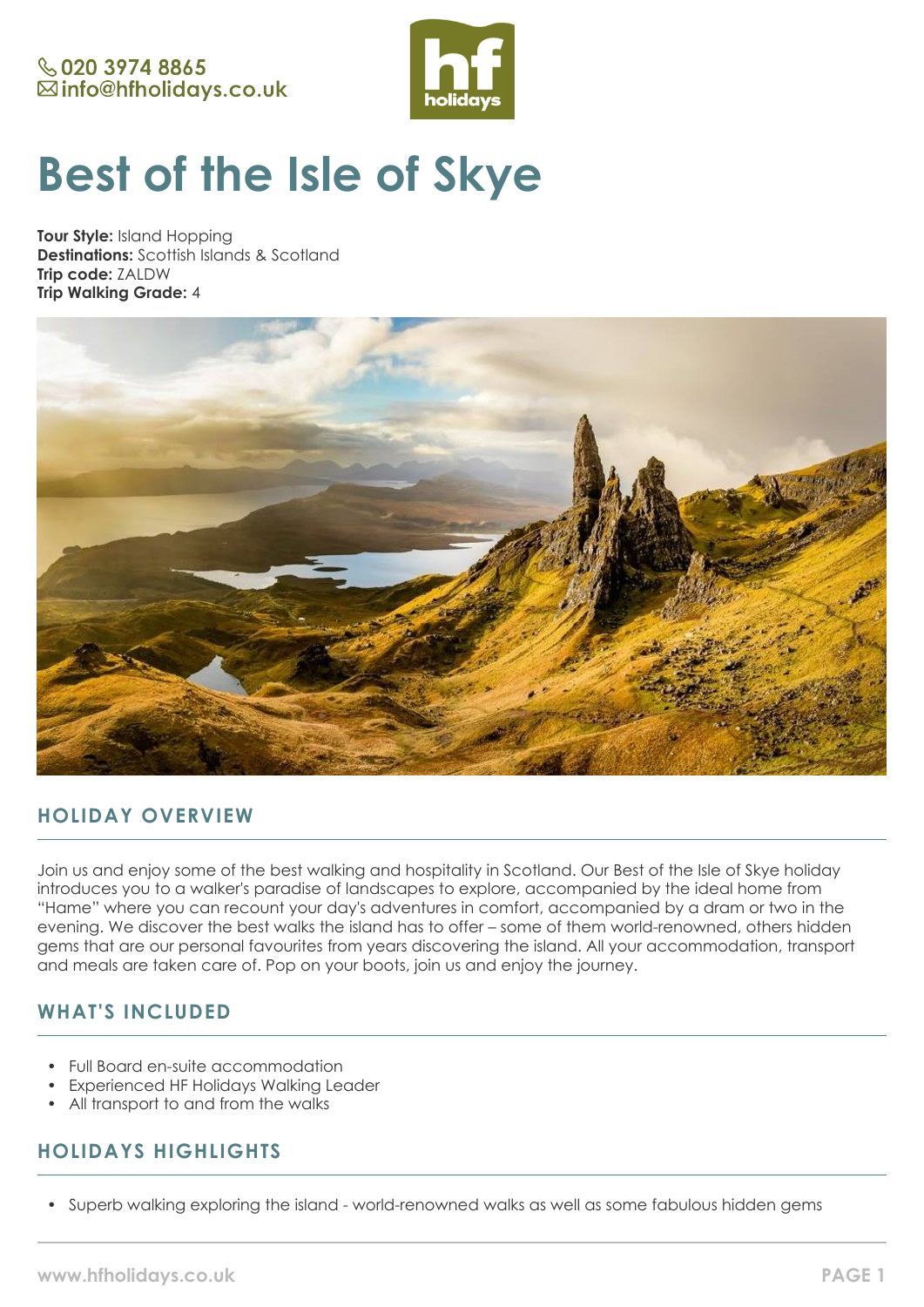- Enjoy the comforts and haven of Hame Hotel the perfect base for our stay
- Spot a wealth of wildlife:. watch out for red deer, whales, golden eagles, sea otters, dolphins, basking shark and more
- Discover an island steeped in mystery & legend admire the impressive Macleods Maidens and the Lord of the Rings like scenery of the Quiraing
- Explore the heart of the island discovering both Black and the Red Cuillins

# **TRIP SUITABILITY**

This Best of Isle of Skye Island Hopping holiday is graded 4 which involves walks /hikes on good paths with some significant assents, often quite a distance each day. It is your responsibility to ensure you have the relevant fitness required to join this holiday. A sustained effort is required to complete this walk and provision cannot be made for anyone who opts out. Please be sure you can manage the daily mileage and ascent as listed. The walking day is normally 6-7 hours. It is important for your own enjoyment, and that of your fellow guests that you can maintain the pace.

It makes a lot of sense to spend time getting some additional exercise before your holiday. We suggest that you try to fit in a number of longer walks, including some on hilly terrain. Other exercises such as cycling, jogging and swimming are also excellent for developing increased stamina.



## **ITINERARY**

# **Day 1: Arrival**

Join us in the hotel lounge at 6:30pm to find out the plan of action before dinner.

# **Day 2: Macleod's Maidens**

We start with a good leg stretcher of a walk, straightforward but it'll give you a workout! Our journey along the coast takes us past Loch Bharcasaig with stunning views over to the Cuillins, and out to Idrigill Point where we're treated to views of the mighty sea-stacks - MacLeod's Maidens. Steeped in mystery and legend these impressive sea stacks are said to commemorate the wife and two daughters of a MacLeod chieftain. The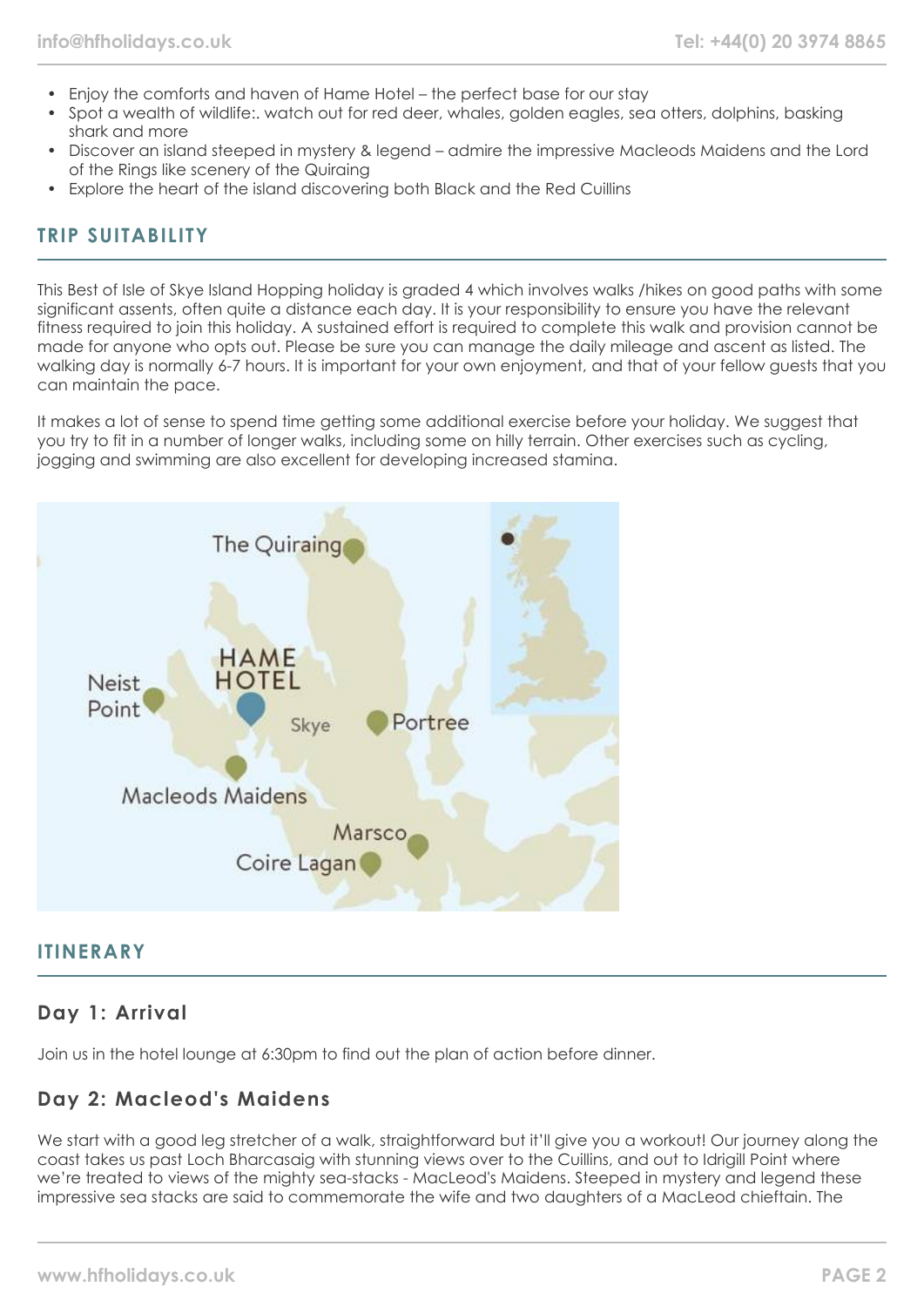largest stack is the mother, the two smaller stacks the daughters.

10.5 miles (17km) with 1900 feet (580m) of ascent.

# **Day 3: The Red Cuillin**

The Red Cuillins. While not particularly high at only 736m, Marsco is the finest of the Red Cuillins, with one of the best viewpoints for a hill of this height - blue sea and jagged peaks all around. A good path initially, followed by a wetter one and steep grass. The summit ridge is narrow but not difficult.

9 miles (14km) with 2450 feet (750m) of ascent

# **Day 4: Free Day**

There's plenty to see and explore on the island during your free day. Close by there's the Talisker distillery, the Fairy Pools, Dunvegan castle – the choice is yours. If you travelled by public transport, please ask your HF leader and they'll have local taxi numbers should you wish to explore further afield today, otherwise, enjoy the comforts of Hame hotel – the lounge is the perfect place to relax with a good book.

# **Day 5: Quiraing**

The Old Man of Storr is world-famous and one of the most iconic landscapes on the island. While the Old Man gets all the crowds, only a tiny proportion of visitors continue to the dramatic ridge above. Our walk leads through these iconic landscapes and then heads north up the spine of the Quiraing, with superb views in all directions, to descend Glenhinnisdal on the west side of the island.

10 miles (16km) with 3150 feet (950m) of ascent

# **Day 6: The Black Cuillin**

Into the Black Cuillin. Coire Lagan is one of the most impressive corries in the Cuillin. The tiny loch is ringed by gigantic rocky peaks, an unforgettable place. The approach is initially on a good path, but it becomes rougher with some easy scrambling higher up.

5½ miles (9km) with 2080 feet (640m) of ascent

## **Day 7: Neist Point**

The dramatic Northwest coast. An excellent walk along dramatic coastline, visiting terrific coastal cliffs and culminating in the famous Neist Point, with views back towards Macleod's Maidens and the Cuillins, and seawards towards the Outer Hebrides. Bring your binoculars – this is a fantastic walk for wildlife.

10 miles (16km) with 2300 feed (700m) of ascent.

## **Day 8: Departure**

After breakfast start to make your way home.

# **ACCOMMODATION**

# **Hame Hotel**

Hame Hotel offers us the perfect base for our walking holidays – a stunning coastal location overlooking the loch, with panoramas of the Black Cuillins and MaclLods Tables in the background. Our remote hideaway is a world away from the crowds and hubbub of Portree, and offers us 10 modern scandi-style rooms, all spacious,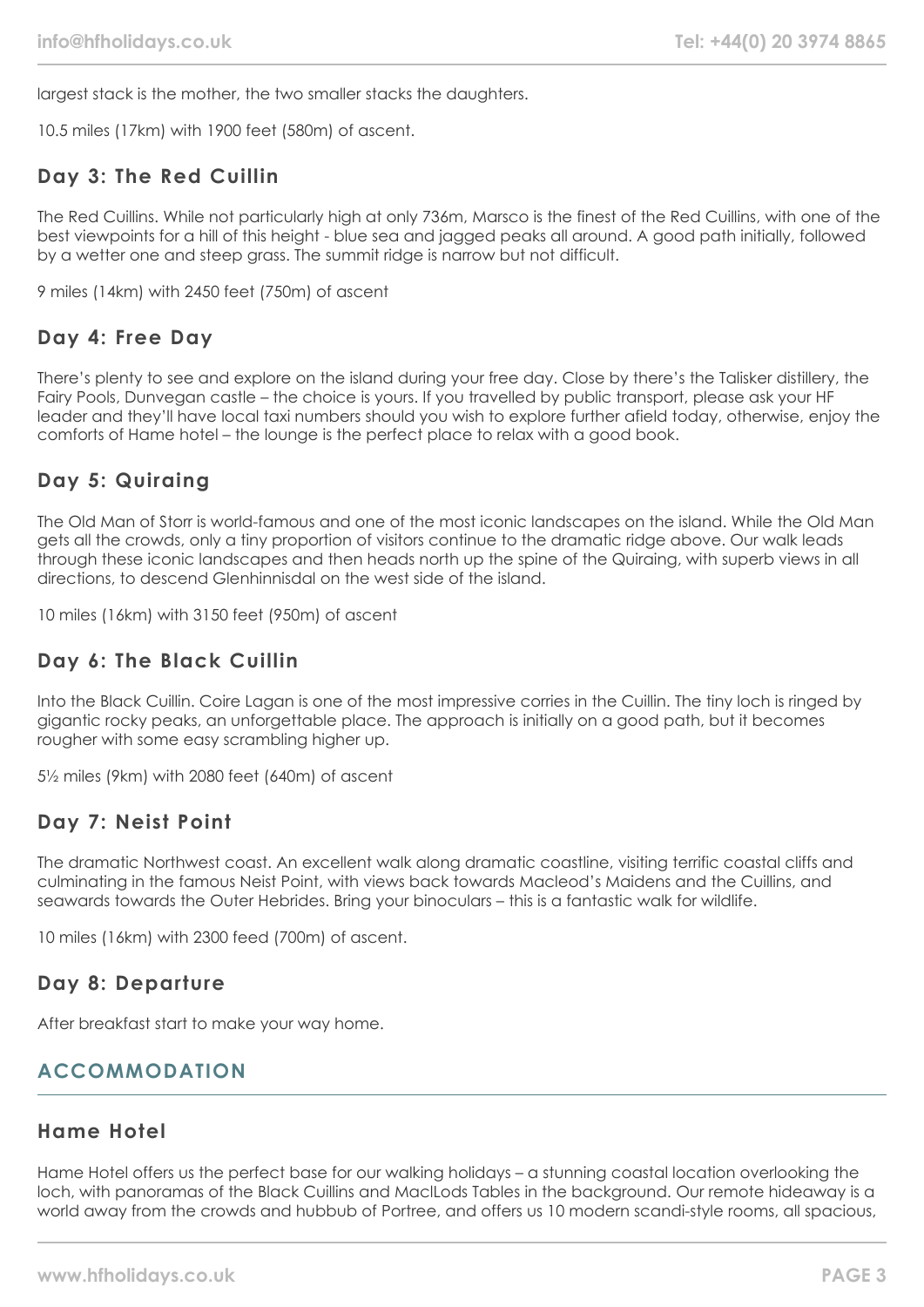comfortable en-suites, and plenty of communal space where we can kick back and relax after our walks. Delicious home-cooked food too – the perfect haven for our groups to really escape from it all and immerse themselves in the very best of the Isle of Skye. Each room is equipped with a tea and coffee station, complimentary locally-made tablet (a delicious crunchy fudge-like Scottish delicacy), TV, Wi-Fi and toiletries from Highland Soaps. Due to the remote location of the hotel, it is essential that you advise us at the time of booking, if you have any dietary requirements, and we can check in advance that these can be catered for. The hotel offers evening meals for our groups only, so plans its menu using the requirements we give them in advance. If we haven't been advised at the point of booking, they may not be able to adjust the menu.

## **Accommodation Info**

## **Food & Drink**

## **Packed lunches**

Our packed lunches will be too much food for some and not enough for others, if you feel you might need more food during the walk, please bring a supply of snacks to supplement this – it won't always be possible to buy these on the route. Your packed lunches will include: bread sandwiches or rolls with a choice of filling; some fresh fruit; fruit cake/flapjack or similar, crisps and/or yoghurt, fruit, biscuits.

#### **Dietary Requirements**

Our partner hotels can cater for most dietary requirements, but it is important you advise us of any allergies and dietary restrictions you have at the time of booking.

## **TRAVEL DETAILS**

**By Car:** this is the easiest way to travel to the holiday. Please use the address below in your Sat Nav to take you to the hotel:

HAME HOTEL ROAG **ORBOST** BY DUNVEGAN IV55 8GZ

There are a number of ways to reach Skye, including two options of ferry crossings, but though Skye is an island there is also a road bridge from of Kyle of Lochalsh (mainland) to Kyleakin (Skye). Please keep this in mind if you are driving with a Sat Nav. If you select the shortest route, some devices will take you to Mallaig for the ferry to Skye. If you are driving via the road bridge, just double-check the route the Sat Nav is taking you.

By bus/train: the nearest train station is Kyle of Lochalsh ([www.scotrail.co.uk](https://www.scotrail.co.uk/)). City Link buses ([www.citylink.co.uk](https://www.citylink.co.uk/)) offer the option of travelling to Kyle, or to Skye (Portree) by coach, from Glasgow & Inverness. From Kyle of Lochalsh you can either take the bus ([Citylink](https://www.citylink.co.uk/) or [www.scottishstagecoach.com](https://www.stagecoachbus.com/about/east-scotland)) to Portree (1hr), and take a taxi from there (Gus's Taxis 01478 613000, 40mins, approx. £60), or take a taxi direct from Kyle (Kyle Taxis 01599 534323, approx. £115, 1hr 15mins). Please book all parts of your journey ahead of travel.

## **USEFUL HOLIDAY INFORMATION**

## **Essential Information**

To enjoy walking/hiking comfortably and safely, footwear, clothing and equipment needs to be suitable for the conditions. Safety and comfort are our priorities, so our advice is to come prepared for all eventualities.

- Footwear with a good grip on the sole (e.g.Vibram sole) is the key to avoiding accidents
- Waterproof walking/hiking boots providing ankle support and good grip are recommended (ideally worn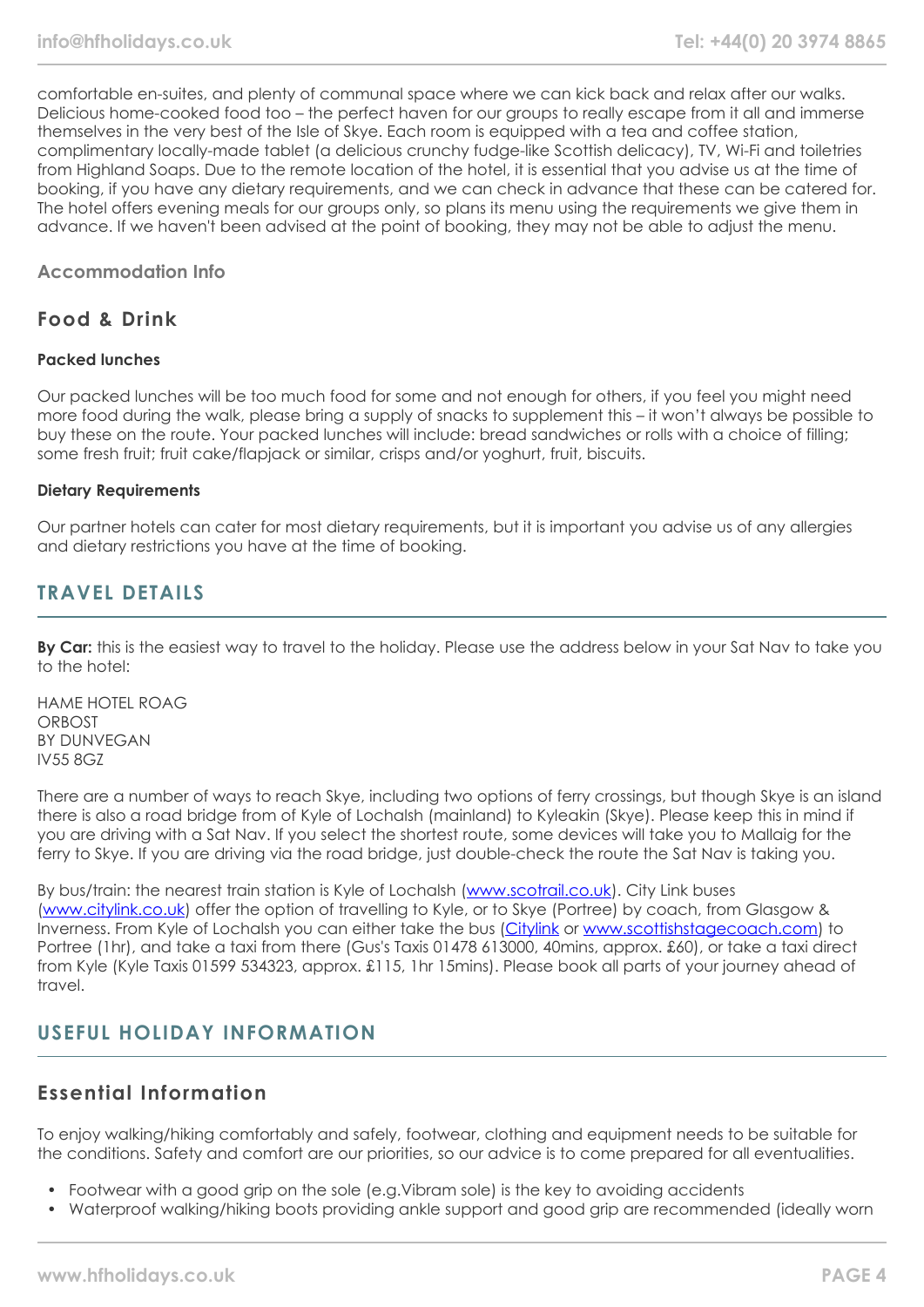in), and specialist walking socks to avoid blisters

- Several layers of clothing, which can be added or removed, are better than a single layer (include spares)
- Fabrics (lightweight and fast drying) designed for the outdoors are recommended
- Waterproof jacket and waterproof over trousers
- Warm hat and gloves. Gaiters are an optional but useful extra
- Denim jeans and capes are not suitable on any walks
- Rucksack with a waterproof liner
- Thermos flask for hit drink
- Water bottle (at least 1 litres)
- Spare high-energy food such as a chocolate bar
- Small torch
- First aid kit your leader's first aid kit doesn't contain any medication or blister kits (such as Compeed)

## Optional Equipment

- Walking poles are useful, particularly for descents
- Insect repellent and a midge hood is highly recommended for Scotland
- Sun hat
- Sunglasses
- Sun cream
- Camera

## **Useful Information**

Our experienced and knowledgeable volunteer leaders undergo a thorough assessment to lead you on your Guided Walking/Hiking Trail and are delighted to share their knowledge and enthusiasm with you.

Please ensure you complete and hand in your registration form on arrival and let the leader know about any medical problems you may have. This may be useful in the event of a problem on the walk and will be treated confidentially by the leader.

## **In The Event Of A Problem**

If you become separated from the party, please stay where you are. Your leader will retrace their steps to find you.

All our leaders carry a mobile phone, group shelter, spare maps and a compass. In the unlikely event your leader is incapacitated, please use any emergency kit in their rucksack. Call the emergency services (call 999 in the UK, or 112 overseas).

Please then try to call the hotel where you are staying to let them know there is a problem.

## **Ticks**

Ticks are tiny creatures that live in vegetation and can attach themselves to passing animals or walkers and may carry a risk of Lyme Disease. Please refer to NHS advice and guidelines for information prior to your holiday.

# **HOW TO BOOK**

When you're ready to book, you can choose to **book online** or book **over the phone**. Our website offers secure online booking for our holidays, is available 24/7, and offers more in-depth information about all our holidays. If you prefer to call us, our experienced and knowledgeable team are available to answer any specific questions you have and can offer guidance as to which holiday is best suited to your needs.

Our office is open: Monday to Friday: 9am – 5.30pm, Saturday: 9am – 1pm, Sunday & Bank Holiday Monday: closed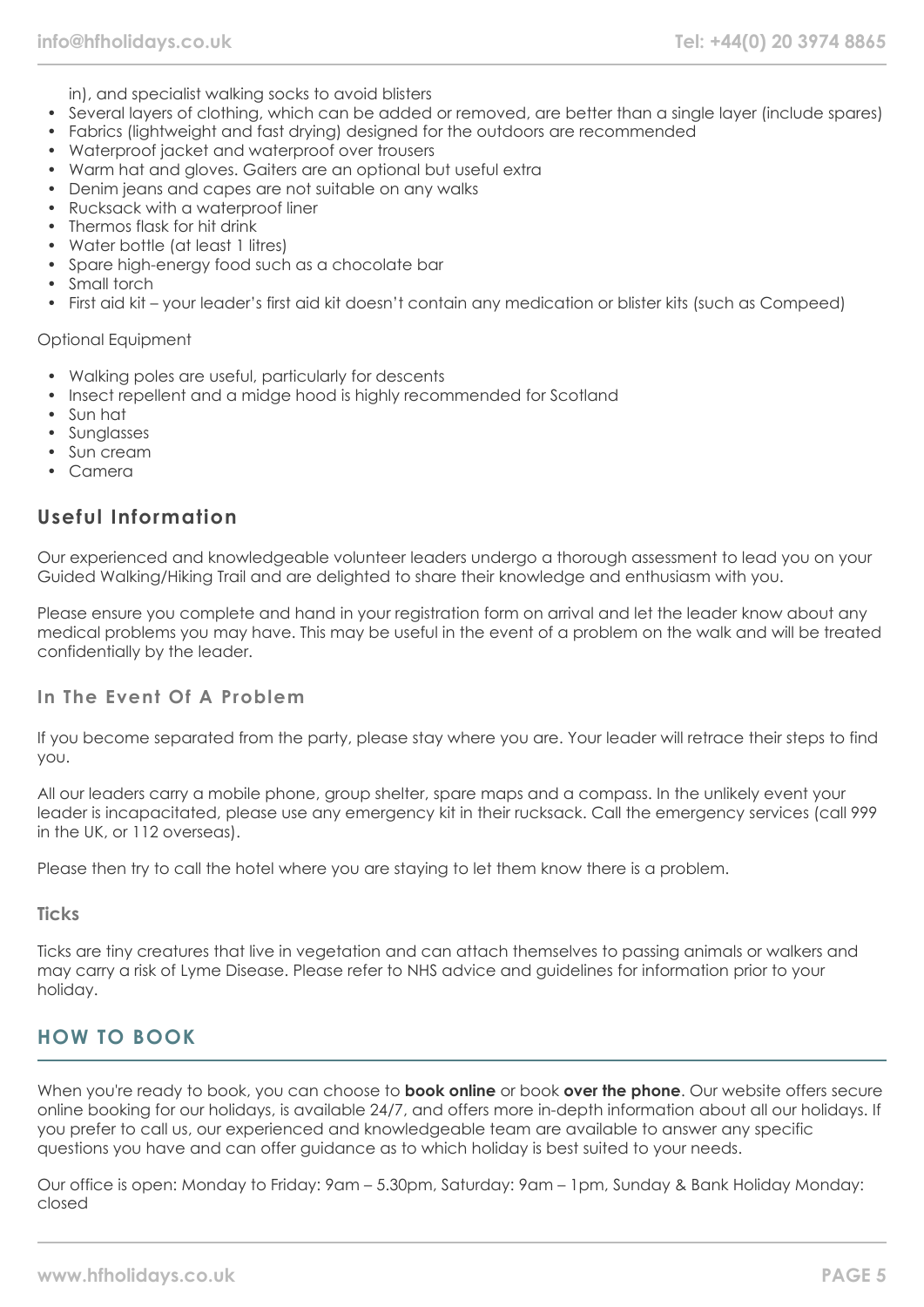## **PAYING YOUR DEPOSIT**

To secure the holiday of your choice, you will need to pay a deposit: UK & European Holidays: £150 per person and Worldwide Holidays: £250 per person. You can pay your deposit by debit or credit card with no additional card fees charged or make an online BACS payment directly into HF's bank account, please see details under BACS payments. You can also pay your deposit by cheque within seven days of booking. Cheques should be made payable to 'HF Holidays Ltd' with your booking reference / Order ID on the back.

## **NON-MEMBER FEE**

Non-members can join our holidays by paying a Non-Member's fee of £30 per person per holiday. Alternatively, full membership is available from £100 – visit hfholidays.co.uk/membership for details.

#### **BACS PAYMENTS**

Please quote your booking reference / Order ID when you make your payment online: Bank Name: National Westminster Bank, Account Name: HF Holidays Limited, Account Number: 48904805, Sort Code: 60-00-01, IBAN: GB90NWBK60000148904805

Once we have received your booking and deposit, we will send a confirmation invoice to the lead name. Please check this carefully. For bookings 'with flights' it is essential that the names on your booking confirmation invoice match those on your passport for bookings overseas. Please advise us immediately of any errors. Any name changes after the balance of your holiday has been paid will be subject to a fee levied by the airline.

## **MANAGE MY BOOKINGS**

Payments can also be made through the [Manage My Booking](https://www.hfholidays.co.uk/about-us/bookings/my-booking) function on our website. Click on the link at the top of our homepage. This is available to all customers who provide an email address at the time of booking.

#### **YOUR FINAL BALANCE**

Your final balance payment is due 6 weeks before departure if you are staying in an HF Holidays UK country house, 8 weeks before departure if you are travelling on one of our holidays in Europe and 10 weeks before departure if you are on a Guided Trail staying in one of our partner hotels or are travelling on a Worldwide holiday. As with paying your deposit, you can pay your final balance by debit or credit card, make an online BACS payment directly into HF's bank account or pay by cheque.

## **TRAVEL INSURANCE**

Travel insurance is an important part of any booking and essential for one of our holidays. HF Holidays works with specialist. Insurance Brokers Campbell Irvine Direct. For more information or to obtain a quote call them on [01702 427 236](tel:01702427236) or visit [hfholidays.co.uk/insurance](https://www.hfholidays.co.uk/about-us/bookings/insurance)

## **PEACE OF MIND**

## **ATOL:**

The air holidays and flights in this brochure are ATOL-protected, since we hold an Air Travel Organiser's Licence granted by the Civil Aviation Authority. Our ATOL number is ATOL 710. In the unlikely event of our insolvency, the CAA will ensure that you are not stranded abroad and will arrange to refund any money you have paid us for advance bookings. For further information visit the ATOL website [atol.org.uk](https://www.atol.org/)

## **MEMBER OF ABTOT:**

HF Holidays is a member of ABTOT (The Association of Bonded Travel Organisers Trust Limited) which provides financial protection under the Package Travel, Package Holidays and Package Tours Regulations 1992 for HF Holidays Ltd and in the event of their insolvency, protection is provided for the following: 1. non-flight packages commencing in and returning to the UK; 2. non-flight packages commencing and returning to a country other than the UK; 3. flight inclusive packages that commence outside of the UK and Republic of Ireland, which are sold to customers outside of the UK and Republic of Ireland. 1, 2 and 3 provides for a refund in the event you